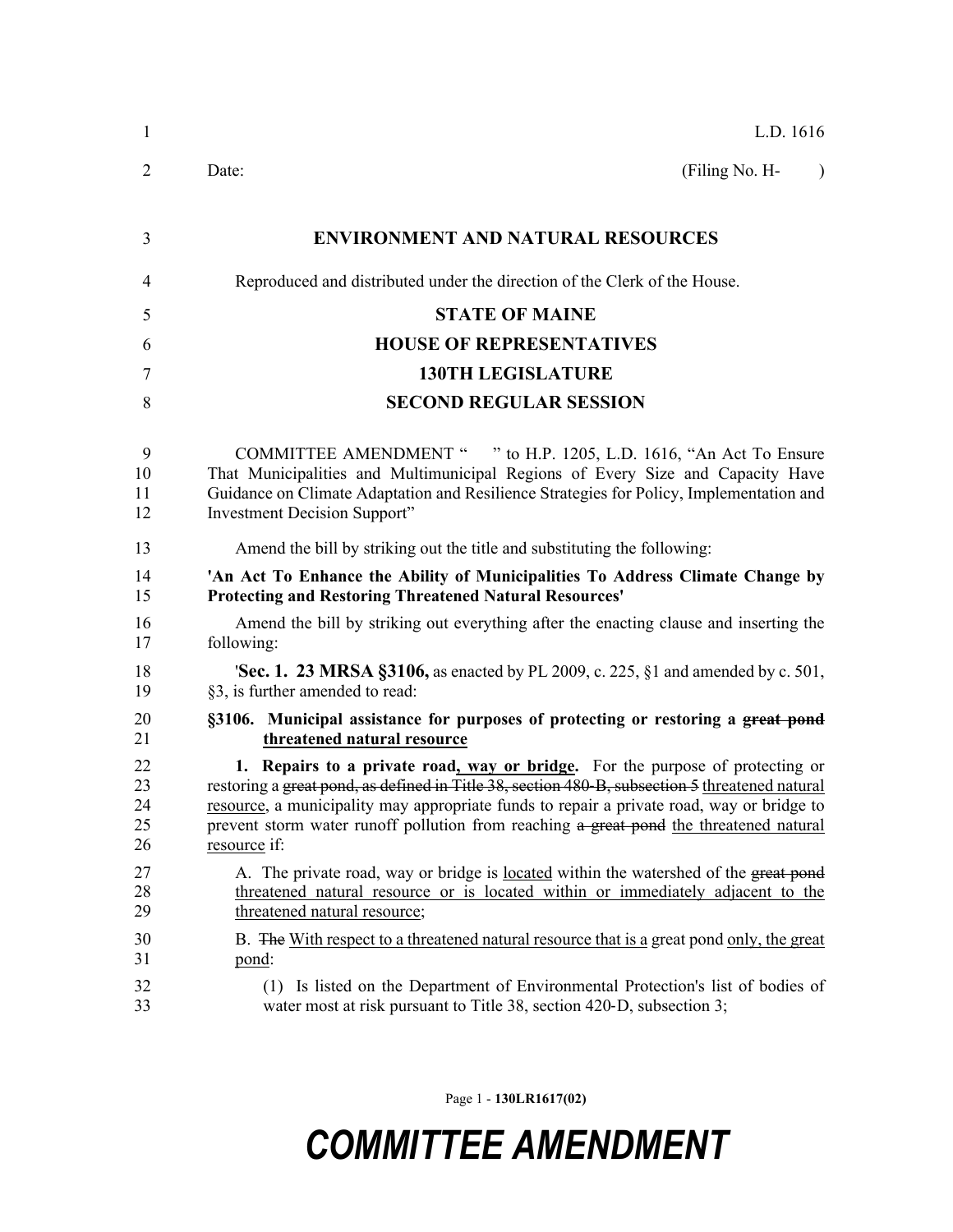| 1              | (2) Has been listed as impaired in an integrated water quality monitoring and                  |
|----------------|------------------------------------------------------------------------------------------------|
| $\overline{c}$ | assessment report submitted by the Department of Environmental Protection to the               |
| $\overline{3}$ | United States Environmental Protection Agency pursuant to the federal Clean                    |
| 4              | Water Act, 33 United States Code, Section 1315(b) at least once since 2002; or                 |
| 5              | (3) Is identified as having threats to water quality in a completed watershed survey           |
| 6              | that uses a protocol accepted by the Department of Environmental Protection;                   |
| 7              | C. The Department of Environmental Protection or the municipality determines that              |
| $\,$ $\,$      | the private road, way or bridge is contributing to the degradation of the water quality        |
| 9              | of the great pond within or immediately adjacent to the threatened natural resource            |
| 10             | based upon an evaluation of the road, way or bridge using a protocol accepted by the           |
| 11             | department;                                                                                    |
| 12             | D. The repair complies with best management practices required by the Department               |
| 13             | of Environmental Protection; and                                                               |
| 14             | E. The private road, way or bridge is maintained by a road association organized under         |
| 15             | this subchapter or Title 13-B.                                                                 |
| 16             | <b>1-A. Definitions.</b> As used in this section, unless the context otherwise indicates, the  |
| 17             | following terms have the following meanings.                                                   |
| 18             | A. "Coastal bluff" means a steep shoreline slope formed in sediment such as clay, sand         |
| 19             | or gravel that has 3 feet or more of vertical elevation above the high tide line. "Coastal"    |
| 20             | bluff" does not include a cliff or slope in a bedrock surface or the eroded seaward edge       |
| 21             | of a coastal beach or coastal sand dune.                                                       |
| 22             | B. "Great pond" has the same meaning as in Title 38, section 480-B, subsection 5.              |
| 23             | C. "Protected natural resource" has the same meaning as in Title 38, section 480-B,            |
| 24             | subsection 8.                                                                                  |
| 25             | D. "Threatened natural resource" means a protected natural resource or a coastal bluff.        |
| 26             | 2. Rules. The Department of Environmental Protection may adopt rules to carry out              |
| 27             | the purposes of this section. Rules adopted pursuant to this subsection are routine technical  |
| 28             | rules pursuant to Title 5, chapter 375, subchapter 2-A.                                        |
| 29             | Amend the bill by relettering or renumbering any nonconsecutive Part letter or section         |
| 30             | number to read consecutively.                                                                  |
| 31             | <b>SUMMARY</b>                                                                                 |
| 32             | This amendment, which is the majority report of the committee, replaces the bill, which        |
| 33             | is a concept draft. For the purpose of protecting or restoring a great pond, current state law |
| 34             | authorizes municipalities, subject to certain conditions, to appropriate funds to repair a     |
| 35             | private road, way or bridge to prevent storm water runoff pollution from reaching the great    |
| 36             | pond. The amendment expands that law to authorize municipalities, subject to similar           |
| 37             | conditions, to appropriate funds to repair a private road, way or bridge to prevent storm      |
| 38             | water runoff pollution from reaching a threatened natural resource.                            |
| 39             | Under the amendment, the term "threatened natural resource" is defined to mean a               |
| 40             | coastal bluff or a protected natural resource. Under the Natural Resources Protection Act,     |
| 41             | the term "protected natural resource" is defined to include coastal sand dune systems,         |

Page 2 - **130LR1617(02)**

## *COMMITTEE AMENDMENT*